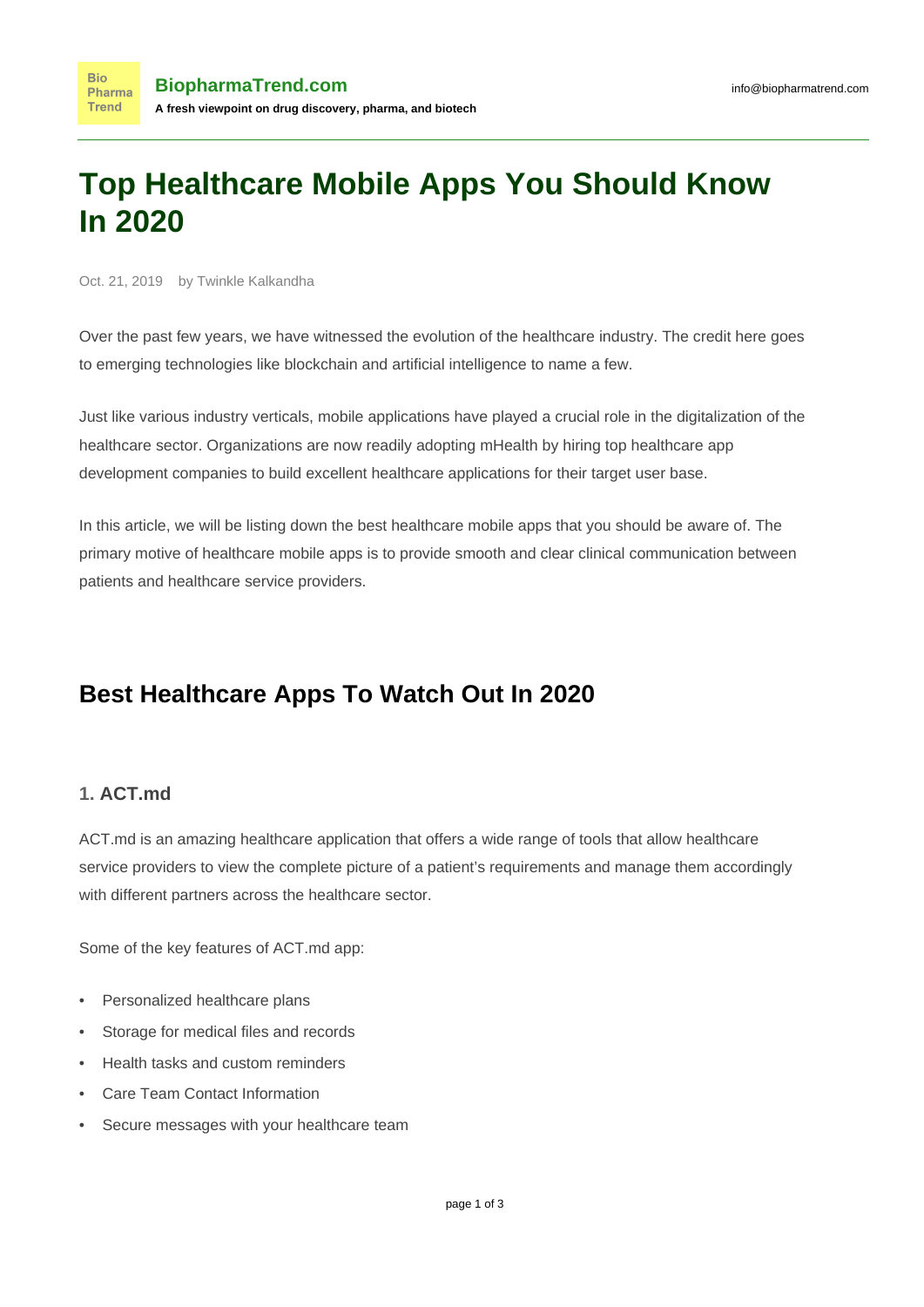# **2. [AirStrip](https://www.airstrip.com/airstrip-one)**

The AirStrip application's mission is to improve overall healthcare delivery with mobile solutions that link clinicians with their patients across different factors like geographic, technology and workflow boundaries. The app provides its users with engagement and insight capabilities along with patient-centered care.

Some of the key features of the AirStrip app:

- Opt for data in motion i.e. it delivers dynamic rather than static information
- Offers customized user experience as per clinician's specialty, usage patterns, and workflows
- Brings all relevant data to the clinician's in one location to provide a brief overview of the patient's health
- It can be used as a diagnostic aid to provide accurate clinical information

# **3. [ClotMD](https://clotmd.com/)**

The ClotMD healthcare app lets its patients and healthcare service providers to smoothly manage the therapeutic use of warfarin, a Vitamin K antagonist on a smartphone. The app connects patients on anticoagulation medicine with their healthcare providers and allows them to communicate in real-time.

Some of the key features of the ClotMD app:

- Consisting of a built-in diet library
- Able to manage different levels and dosing schedules
- Users can easily track their results and share their history with other healthcare professionals
- Offers real-time alerts regarding the testing schedule and other appointments

## **4. [Doximity](https://www.doximity.com/app)**

By using this healthcare application, users get access to the largest medical professional network which consists of over 70 percent of physicians as members. Some of the advantages of using Doximity